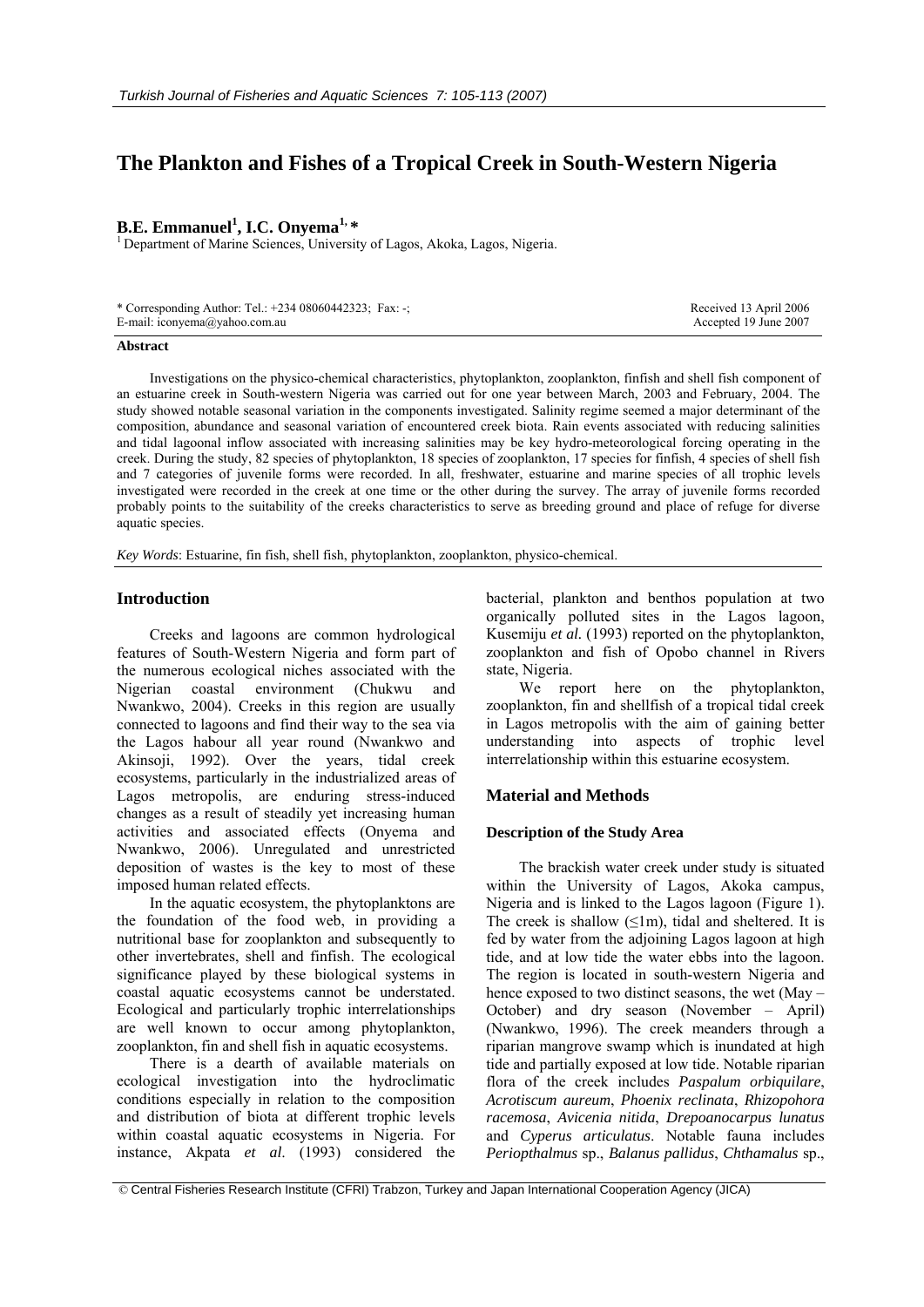

**Figure 1.** Map of the Abule-Agege creek showing sampling sites.

*Uca tangeri*, *Seserma huzardi*, *Gryphea gasar*, *Tympanotonus fuscatus* var *radula* and herons that feed on exposed invertebrates at low tide.

#### **Collection of Water and Plankton Samples**

Water samples for physico-chemical analyses and plankton analysis were collected monthly between 10h and 13h for twelve consecutive months (March 2003 – February 2004). Surface water samples were collected using a 2.0L non – metallic water sampler just below the water surface. Water samples were collected in well labeled 200ml glass bottles with screw caps and analyzed on getting to the laboratory on the same day. Plankton samples were collected using a 55 µm mesh size standard plankton net by filtering 50 liters of water from the creek at all the sampling stations. Plankton samples were then transferred into properly labeled 250 ml glass bottles with screw caps and preserved in 4% unbuffered formalin.

## **Collection of Fish Samples**

For fish sampling purposes, the creek was divided into three areas, the upper, middle and lower courses. Fishing was done by means of castnet designed and constructed with polyamide material (0.24mm diameter) with hanging ratio of 1:2, three panel and 31mm mesh size. The fishing was also complimented with a funnel entrance traps placed in different locations in the creek.

Fish hauls were done fortnightly at low and high tide for the castnet. The fish samples were transported to the laboratory for preservation in a deep freezer immediately after appropriate labeling and identifications were made with the aid of relevant texts (Tobor and Ajayi, 1979; Fischer *et al*., 1981; Powell, 1982; Schneider, 1990; Holden and Reed, 1991). The measurement (in centimeter) of the fish (standard and total length), the shrimp (carapace length) and the crab (carapace length and carapace width) species was taken using the method described by Adetayo and Kusemiju (1994), Chindal *et al.*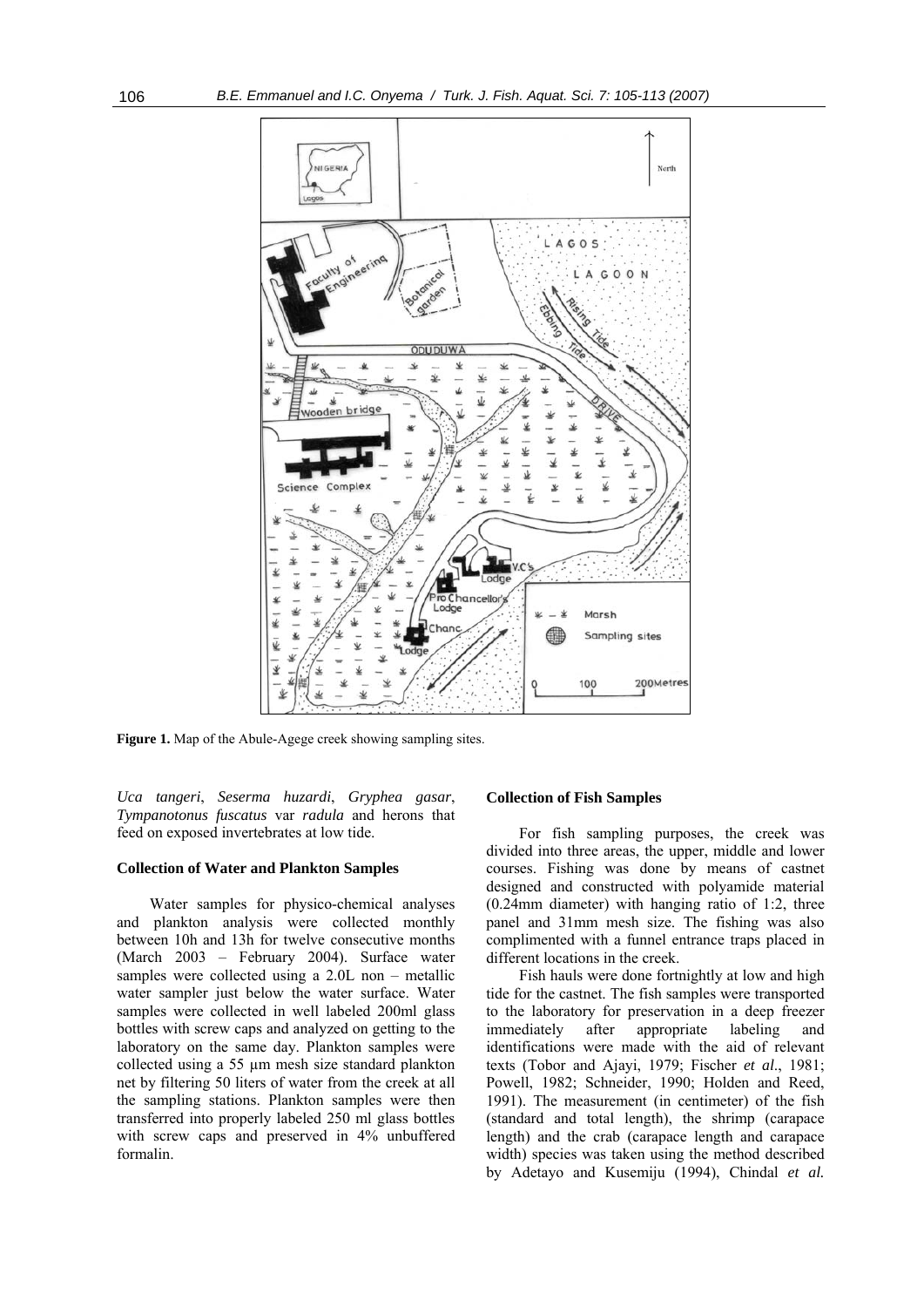(2000) and Emmanuel and Kusemiju (2005). The specimens were also weighed on a sartorius weighing balance to the nearest gram.

## **Physical and Chemical Analysis**

Surface water and air temperatures were measured using a mercury thermometer. The surface water salinity was measured using salinity bridge meter (Model EES 13-135). Whereas pH was determined with a Griffin pH meter (model 80), dissolved oxygen was estimated using a Griffin oxygen meter (Model 40) and biological oxygen demand was measured using methods according to APHA (1998) for water analysis. Calorimetric methods using a lovibond Nesslerier were adopted for the determination of phosphate-phosphorus and nitrate-nitrogen values. Data on rainfall distributive pattern for the period was obtained from the Federal Meteorological Department Oshodi, Lagos.

#### **Plankton Analysis**

In the laboratory, three drops of each sample were investigated at different magnifications (100X, 400X) using a Wild M11 binocular microscope with a calibrated eyepiece after concentration to 10 mls. The microtransect drop count method described by Lackey (1938) was used. The final data were presented as number of organisms (cells, filaments, colonies, and organism) per ml.

Appropriate texts were used to aid identification (Hendey, 1958, 1964; Wimpenny, 1966; Patrick and Reimer, 1966; 1975; Nwankwo, 1990, 2004; Bettrons and Castrejon, 1999; Newell and Newell, 1966; Olaniyan, 1975; Barnes *et al.*, 1993; Waife and Frid, 2001).

## **Results**

#### **Physico-chemical Characteristics**

Results on the regime of physico-chemical characteristics at the study site are shown in Table 1. pH throughout the study was alkaline (7.4-8.2). Water temperature ranged from 23.5ºC in July to 30.8ºC in February while air temperature ranged from 23.5- 32.9ºC. Also dissolved oxygen levels ranged between 3.4 mg/l in January to 4.5 in May.

Nitrate content was higher during the rains than in the dry season and in all ranged between 2.3 and 5.88 mg/l. Phosphate levels showed no clear monthly variation (3.0-3.5 mg/l). Biological oxygen demand recorded higher values during the rains than in the dry season.

Furthermore, rainfall volumes were higher in the rainy season than the dry season. Salinity levels were higher between the months of February and April (25.5-33.65‰) and lowest between May and September (1.65-11.0‰).

## **Phytoplankton**

Phytoplankton species diversity was higher in the dry season (November – March) than in the wet season (April – October). Nonetheless, abundance was higher during the rains with corresponding reduced diversity. Three major classes of planktonic algae were observed in the creek during the survey: Bacillarophyceae (diatoms), Cyanophyceae (bluegreen algae) and Chlorophyceae (green algae). A total of 82 phytoplankton species belonging to 27 genera were observed. Diatoms (69 species from 18 genera), Cyanobacteria (10 species from 6 genera) and green algae (3 species from 3 genera) were recorded (Table 2).

The species diversity was higher among the diatoms than for other classes. Among the diatoms, *Melosira*, *Coscinodiscus*, *Thalassiosira*, *Podosira* and *Cyclotella* were the more frequent forms. Pennate diatoms were represented by more species from *Navicula*, *Nitzschia*, *Synedra*, *Pleurosigma* and *Cocconeis* species. *Melosira granulata*, *M. granulata*  var. *angustissima* and *Coscinodiscus* species were key centric diatoms recorded during the survey.

Among the blue-green algae, *Microsytis aureginosa*, *M. flos-aquae*, *Merismopedia* and *Oscillatoria* species represented the group. *M.* 

**Table 1.** Monthly variation in physico-chemical parameters in a tropical creek, Lagos (Mar. 2003 – Feb. 2004)

|                                 | $2003 \rightarrow$ |       |       |       |       |      |       |       |      |      | $2004 \rightarrow$ |       |
|---------------------------------|--------------------|-------|-------|-------|-------|------|-------|-------|------|------|--------------------|-------|
| Parameter                       | Mar                | Apr   | May   | Jun   | Jul   | Aug  | Sept  | Oct   | Nov  | Dec  | Jan                | Feb   |
| Air temperature $(^{\circ}C)$   | 32.0               | 30.7  | 32.9  | 28.6  | 23.5  | 27   | 26.5  | 29.5  | 29.5 | 29.8 | 28.6               | 30.8  |
| Water temperature $(^{\circ}C)$ | 28.6               | 28.7  | 27.8  | 26.1  | 23.5  | 24.4 | 26.1  | 28.5  | 26.5 | 26.8 | 26.9               | 30.8  |
| Salinity (‰)                    | 22.14              | 20.56 | 11.0  | 8.5   | 5.3   | 1.65 | 2.50  | 13.5  | 3.74 | 13.9 | 22.14              | 25.34 |
| pH                              | 7.8                | 7.6   | 8.2   | 7.6   | 8.0   | 8.2  | 7.5   | 7.4   | 7.8  | 7.6  | 7.4                | 7.7   |
| Nitrate-nitrogen $(mg/l)$       | 5.88               | 5.44  | 5.02  | 4.52  | 4.50  | 4.78 | 4.01  | 3.78  | 2.30 | 4.85 | 6.23               | 6.42  |
| Phosphate-phosphorus            | 0.94               | 0.87  | 0.85  | 0.57  | 0.50  | 0.55 | 0.51  | 0.42  | 0.03 | 0.64 | 1.09               | 1.18  |
| (mg/l)                          |                    |       |       |       |       |      |       |       |      |      |                    |       |
| Dissolved Oxygen (mg/l)         | 4.0                | 4.4   | 4.5   | 3.5   | 4.0   | 4.0  | 3.5   | 3.5   | 4.4  | 3.6  | 3.4                | 3.5   |
| Biological Oxygen Demand        | 31                 | 27    | 60    | 35    | 40    | 40   | 20    | 25    | 14   | 19   | 26                 | 24    |
| (mg/l)                          |                    |       |       |       |       |      |       |       |      |      |                    |       |
| Rainfall (mm)                   | 23.0               | 200.0 | 208.6 | 383.0 | 101.7 | 34.0 | 230.5 | 115.0 | 50.0 | 0.0  | 22.0               | 35.0  |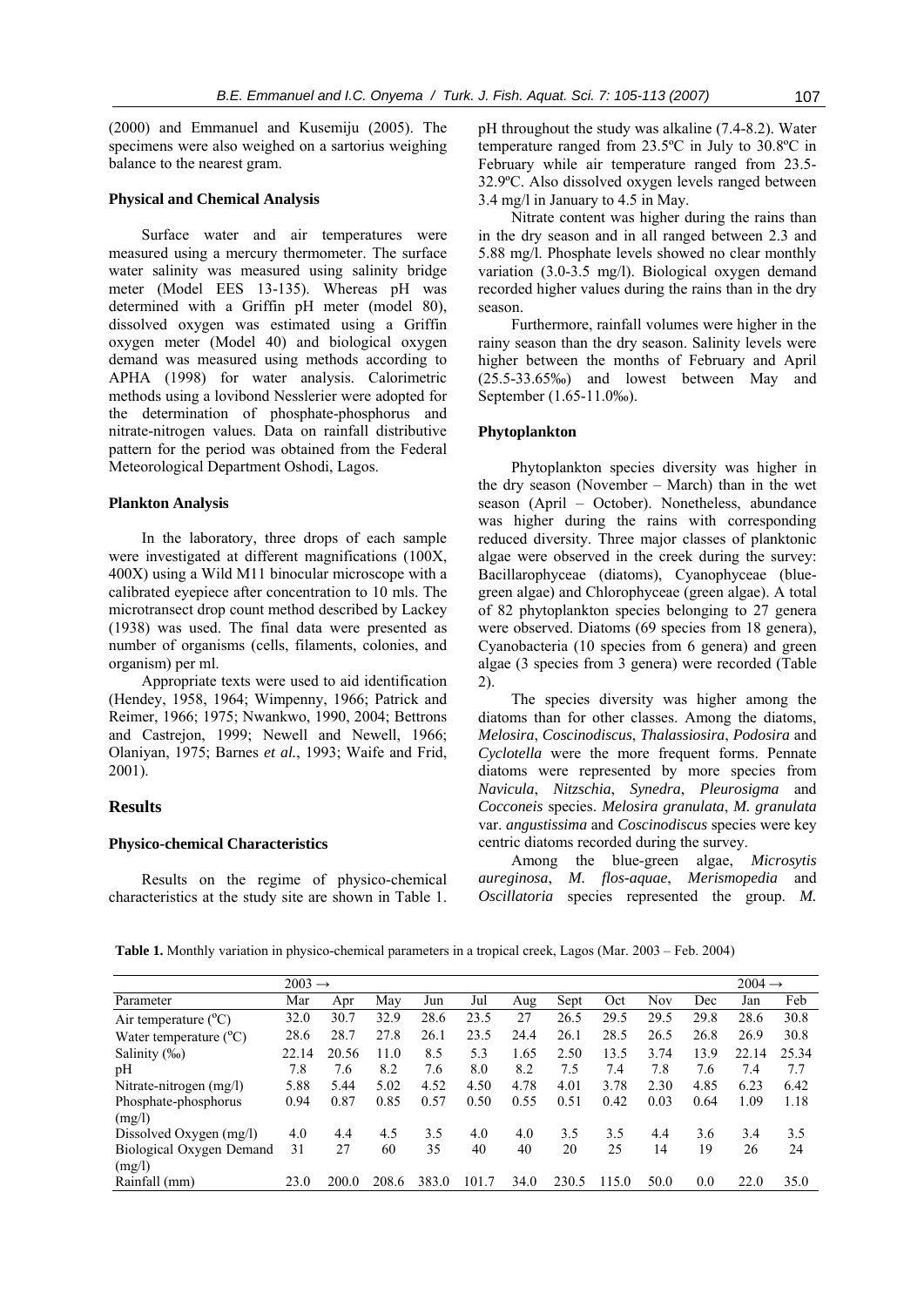| Months                                  | $2003 \rightarrow$       |                          |                          |                          |                          |                          |                          |                          |                          |                          | $2004 \rightarrow$ |                          |  |
|-----------------------------------------|--------------------------|--------------------------|--------------------------|--------------------------|--------------------------|--------------------------|--------------------------|--------------------------|--------------------------|--------------------------|--------------------|--------------------------|--|
| Class                                   | March                    | April                    | May                      | June                     | July                     | August                   | September                | October                  | November                 | December                 | January            | February                 |  |
| Bacillanophyceae                        |                          |                          |                          |                          |                          |                          |                          |                          |                          |                          |                    |                          |  |
| Amphora ovalis                          |                          |                          |                          |                          |                          |                          |                          |                          |                          | 20                       |                    |                          |  |
| Cocconeis scutellum                     |                          | 150                      |                          |                          |                          |                          |                          |                          |                          |                          |                    |                          |  |
| Coscinodiscus centralis                 |                          |                          |                          |                          |                          |                          |                          |                          |                          |                          | 40                 |                          |  |
| Coscinodiscus radiatus                  |                          |                          |                          |                          |                          |                          |                          |                          |                          |                          | 60                 | 30                       |  |
| Cyclotella menighniana                  | 30                       |                          |                          |                          |                          |                          |                          |                          |                          |                          | $\blacksquare$     |                          |  |
| Gryrosigma balticum                     |                          |                          | 20                       |                          |                          | 70                       |                          |                          |                          |                          |                    |                          |  |
| Hantzschia amphioxys                    |                          |                          | $\overline{a}$           |                          |                          |                          |                          |                          |                          |                          |                    | 30                       |  |
| Melosira granulata                      |                          |                          | 2240                     | 800                      | 800                      | 80                       | 1860                     | 310                      |                          |                          |                    | $\overline{\phantom{a}}$ |  |
| Melosira granulata var.<br>angustissima |                          |                          | 980                      | 5940                     | 6810                     | $\overline{\phantom{a}}$ | 780                      | 250                      |                          |                          |                    |                          |  |
| Melosira moniliformis                   | 40                       |                          |                          | $\blacksquare$           |                          |                          |                          |                          |                          |                          |                    |                          |  |
| Navicula cryptocephala                  |                          |                          |                          | 180                      |                          |                          |                          |                          |                          |                          |                    |                          |  |
| Navicula cuspidata                      |                          | 970                      |                          |                          |                          |                          |                          |                          |                          | 60                       |                    |                          |  |
| Navicula mutica                         |                          | $\overline{\phantom{a}}$ |                          |                          |                          |                          |                          |                          |                          | $\overline{a}$           | 30                 | 30                       |  |
| Navicula pusilla                        |                          | 520                      |                          |                          |                          |                          |                          |                          |                          |                          |                    |                          |  |
| Nitzschia closterium                    |                          | 1120                     |                          |                          |                          |                          |                          |                          | 10                       |                          |                    |                          |  |
| Nitzschia longissima                    |                          | 110                      |                          |                          | $\blacksquare$           |                          |                          |                          |                          |                          |                    |                          |  |
| Nitzschia sigma                         |                          | $\overline{\phantom{a}}$ |                          |                          | 140                      |                          |                          | 40                       |                          | 20                       |                    |                          |  |
| Nitzschia sigmoidea                     |                          |                          |                          |                          | $\blacksquare$           | 40                       |                          |                          |                          |                          |                    |                          |  |
| Pleurosigma angulatum                   | 30                       |                          |                          |                          |                          | 220                      |                          |                          |                          |                          |                    |                          |  |
| Podosira stelligera                     | $\overline{\phantom{a}}$ | 180                      |                          |                          | $\overline{\phantom{a}}$ | $\overline{\phantom{a}}$ |                          |                          |                          |                          |                    |                          |  |
| Skeletonema coastatum                   | 10                       |                          |                          |                          | $\blacksquare$           |                          |                          |                          |                          |                          |                    | 180                      |  |
| Surirella ovata                         |                          |                          |                          | 250                      | 250                      |                          |                          | $\blacksquare$           |                          |                          |                    |                          |  |
| Synedra ulna                            |                          |                          |                          |                          |                          | 30                       |                          | 50                       | 30                       |                          | 30                 |                          |  |
| Tabellaria fenestrata                   |                          |                          |                          |                          |                          |                          |                          |                          | 10                       | 20                       | ÷,                 |                          |  |
| Thalassiosira decipens                  | 130                      |                          |                          |                          |                          |                          |                          |                          | $\overline{a}$           | $\overline{a}$           | $\blacksquare$     | 40                       |  |
| Triceratium favus                       | $\overline{\phantom{a}}$ | $\overline{\phantom{a}}$ | $\overline{\phantom{a}}$ | $\overline{\phantom{a}}$ | $\overline{\phantom{a}}$ | $\overline{\phantom{a}}$ | $\overline{\phantom{a}}$ | $\overline{\phantom{a}}$ | $\overline{\phantom{a}}$ | $\overline{\phantom{a}}$ | 20                 | $\overline{\phantom{a}}$ |  |
| Cyanophyceae                            |                          |                          |                          |                          |                          |                          |                          |                          |                          |                          |                    |                          |  |
| Microcystis aureginosa                  |                          |                          | 120                      |                          |                          |                          | 220                      |                          | $\overline{a}$           | 70                       |                    |                          |  |
| Merismopedia gluca                      |                          |                          | $\overline{a}$           |                          |                          |                          | $\blacksquare$           |                          | 30                       | $\sim$                   |                    |                          |  |
| Microcystis flos-aquae                  | $\blacksquare$           | $\overline{\phantom{a}}$ | $\overline{\phantom{a}}$ | $\overline{\phantom{a}}$ |                          | $\overline{a}$           | 200                      | $\overline{a}$           | $\overline{\phantom{a}}$ | 70                       |                    | $\overline{\phantom{a}}$ |  |
| Chlorophyceae                           |                          |                          |                          |                          |                          |                          |                          |                          |                          |                          |                    |                          |  |
| Gonatozygon sp.                         |                          |                          |                          | 500                      | 780                      |                          |                          |                          |                          |                          |                    |                          |  |
| Spirogyra sp.                           |                          |                          | 40                       | $\blacksquare$           | $\blacksquare$           |                          | 30                       |                          |                          |                          |                    |                          |  |

108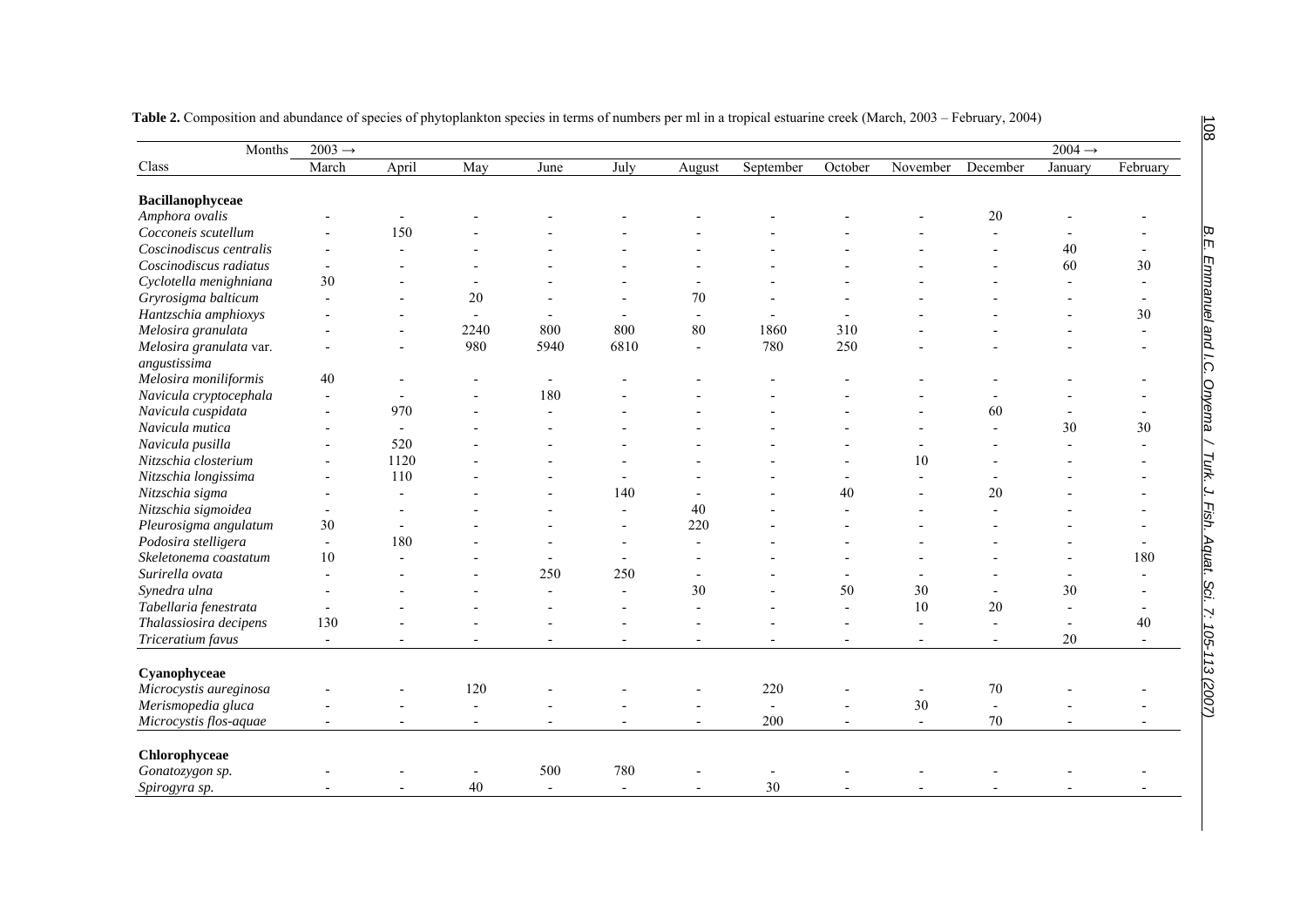*aureginosa* and *M. flos-aquae* were dominant species in November and December respectively. The green algae were represented by two species, namely *Spirogyra* sp. and *Gonatozygon* species.

## **Zooplankton**

Two phyla of zooplankton (Crustacea and Rotifera) were encountered during this investigation with the former being more diverse and abundance. For the phyla Arthropoda, the sub-class Brachipoda (Cladocera) and Copepoda (Calanoid, Cyclopoid and Harpacticoid copepods) were recorded. The phylum Rotifera was represented by species from the Order Ploima. A total of 18 zooplankton species, 1.e. 6 calanoid, 6 cyclopoid and 1 harpacticoid copepods were recorded. 2 cladoceran and 3 rotifers species were also recorded (Table 3).

Whereas *Acartia clausii*, *A. discaudata*, *Paracalanus parvus*, *P. pymaeus*, *Diaptomus* sp. and *Rhincalanus* sp. were the dominant calanoid copepods, *Cyclopina longicornis*, *Cyclopina* sp., *Cyclops strenus*, *Cyclops* sp., *Halicyclops*, *Mesocyclops* species recorded higher outcomes for the cyclopoid copepods and *Enterpina acutifrons* represented the harpacticoid copepods. *Diaphanosoma excisum*, *Diaphanosoma* sp. (Cladocera) and *Branchionus calyciflorus*, *Branchionus* sp., and *Lecane bulla* (Rotifera) were also recorded during the study.

Meroplanktonic forms encountered include juvenile stages of copepod, cladoceran, barnacles, crabs, shrimp, fish eggs and larval planktonic stages. There were two peaks for egg/juveniles abundance within the creek; they were March/April and September/October for the period under consideration.

## **Fin and Shell Fish**

Fin and shell fish species, their size ranges and weight ranges are presented in Table 4. Seventeen fin fish and four shell fish were encountered in the creek during the survey.

Four species of cichlidae were identified. Three of them *Sarotherodon melanotheron*, *Hemichromis fasicatus* and *Tilapia guineensis* are the important food species. They all attained up to 16.50 cm (74.27 g), 13.90 cm (42.63 g) and 15.20 cm (133.08 g) as total length respectively in the creek. The family Gobidae was represented by *Bathygobius soporator*, *Eleotris vitata*, *Batanga lebretonis* and *Gobioides africanus*.

The family Ophichthiidae was represented by a sole species, *Ophichthus rufus*. Two species of Clariidae, *Clarias gariepinus* and *Heterobranchus bidosarlis* were also encountered.

The Bagridae was represented by *Chrysichthys nigrodigitatus.* The families of Carangidae, Channidae and Citharidae were represented by *Caranx hippos, Channa obscura* and *Citharus linguatula*, respectively. Mugilidae was represented by two species, *Mugil cephalus* and *Liza falcipinnis*.

The shellfish were represented by three families, Palaemonidae, Penaeidae and Portunidae. Palaemonidae was represented by *Macrobrachium vollenhoevenii* and *Macrobrachium macrobrachion*. These also attained adult size in the creek. Penaeidae was represented by *Penaeus notialis* and Portunidae by *Callinectes amnicola*.

## **Discussion**

The present information on the seasonality of hydrological characteristics of this tidal creek confirms earlier observations similarly observed in the adjoining Lagos lagoon. The regime of ecological factors operating in the Lagos lagoon has been documented by several investigators over the years (Webb, 1958; Hill and Webb, 1958; Olaniyan, 1969; Nwankwo, 1988, 1996; Onyema *et al*., 2003). Further to this higher salinity in the dry season in the Lagos lagoon has been associated to increased tidal seawater incursion, coupled with reduced flood, water inflow from associated rivers, creeks and freshwater lagoons. Hence hydro-meteorological forcing may be implicated in the control of the hydroclimatic conditions of the study creek, namely freshwater associated to rains inflows and seawater incursion.

High air and water temperatures recorded during the study are typical for the region (Nwankwo *et al*., 2003). The high biological oxygen demand value may be a reflection of the amount of decompositional materials within the creek and arising from the surrounding rich riparian mangrove vegetation. Higher plankton diversity was recorded in the dry season as against the wet periods. The algae assemblage of *Melosira granulata*, *M. granulata* var. *augustissima*, *Microcystis aureginosa*, *Microcystis flos-aquae*, *Gonatozygon* and *Spirogyra* species has been implicated in studies in the Lagos lagoon over the years especially during the rains (Nwankwo, 1988, 1996; Onyema *et al*., 2003).

More stable conditions including flow characteristics, increased light penetration and marine situation experienced in the dry season could have encouraged the development of a richer plankton community. Similar observations have been made by Nwankwo (1988) and Onyema *et al*. (2003) for the Lagos lagoon.

In this study, it is suggested that there are likely three broad feeding groups of fish, namely planktophagus, predatory and deposit feeders within the creek. This is in consonance with Fagade and Olaniyan (1974). Furthermore, a direct relationship between increasing salinity, plankton diversity and fish species and abundance was also recorded. It is possible that an increased diversity of phytoplankton and hence zooplanktonic forms observed during the dry season gave rise to a richer fin and shellfish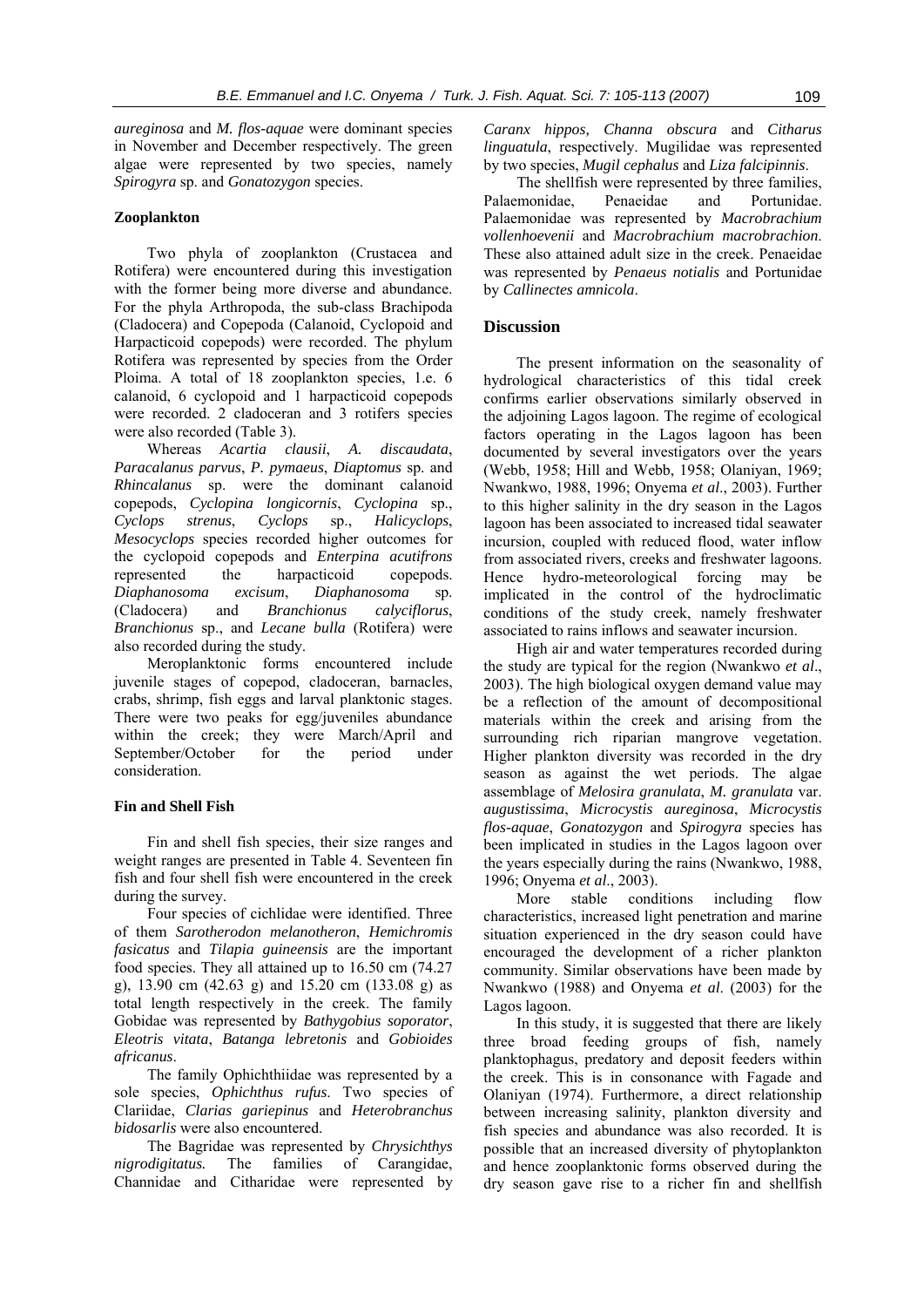|                          | $2003 \rightarrow$ |       |     |      |        |           |                |          |          |         |          |
|--------------------------|--------------------|-------|-----|------|--------|-----------|----------------|----------|----------|---------|----------|
| Species                  | March              | April | May | June | July   | September | October        | November | December | January | February |
| Crustacea                | 20                 |       | 30  |      |        |           | 50             | 50       | 60       |         | 20       |
| Acartia clausii          | 20                 |       |     |      |        |           | 40             | 40       | 60       |         | $10\,$   |
| Acartia discaudata       | 20                 | 20    | 20  |      |        |           |                |          |          |         |          |
| Centropages sp.          |                    | 50    |     |      |        |           |                |          |          |         |          |
| Corycaeus obtusus        | 30                 | 90    |     |      |        |           |                |          |          |         |          |
| Cyclopina longicornis    |                    |       |     |      |        |           |                |          |          | 30      |          |
| Cyclopina sp.            |                    |       |     | 20   |        | 40        |                |          |          |         |          |
| Cyclops strenus          |                    |       |     |      |        |           |                |          |          |         |          |
| Cyclops sp.              |                    |       |     | 10   |        |           |                |          |          |         |          |
| Diaphanosoma excisum     |                    |       |     |      | 120    |           |                |          |          |         |          |
| Diaphanosoma sp.         |                    |       |     | 10   |        | 60        |                |          |          |         |          |
| Diaptomus sp.            |                    |       | 20  |      |        |           | 70             |          | 270      | 250     |          |
| Enterpina acutiformis    |                    |       |     |      | 20     |           |                |          |          | 40      |          |
| Halicyclops sp.          |                    |       |     |      | $20\,$ | 30        |                |          |          |         |          |
| Mesocyclops sp.          |                    |       |     |      |        | 90        |                |          |          |         |          |
| Microcalanus sp.         |                    |       |     |      |        |           |                | 20       | 20       |         |          |
| Microsetella novegia     |                    | 30    |     |      |        |           |                |          |          |         |          |
| Oithona sp.              |                    |       | 70  |      |        |           |                |          |          |         |          |
| Paracalanus parvus       |                    |       | 70  |      |        |           |                | 70       | 80       | 100     | 40       |
| Paracalanus pygmaeus     |                    | 10    |     |      |        |           | 60             | 80       |          | 170     | 30       |
| Pseudocalanus sp.        |                    |       |     |      | $20\,$ |           | $\blacksquare$ |          |          |         |          |
| Rhincalanus sp.          |                    |       |     |      |        |           | 70             |          |          |         |          |
| Temora sp.               |                    |       | 20  |      |        |           |                |          |          |         |          |
| Rotifera                 |                    |       |     |      |        |           |                |          |          |         |          |
| Branchionus calyciflorus |                    |       |     |      | 60     |           |                |          |          |         |          |
| Branchionus sp.          | 200                |       |     | 30   |        |           |                |          |          |         |          |
| Enterpina acutifrons     |                    |       |     |      |        |           |                |          |          |         |          |
| Lecane bulla             |                    |       |     |      |        | 20        |                |          |          |         |          |

| <b>Table 3.</b> Composition and abundance of zooplankton species in terms of numbers per ml in a tropical estuarine creek (March, 2003 – February, 2004) |  |  |
|----------------------------------------------------------------------------------------------------------------------------------------------------------|--|--|
|----------------------------------------------------------------------------------------------------------------------------------------------------------|--|--|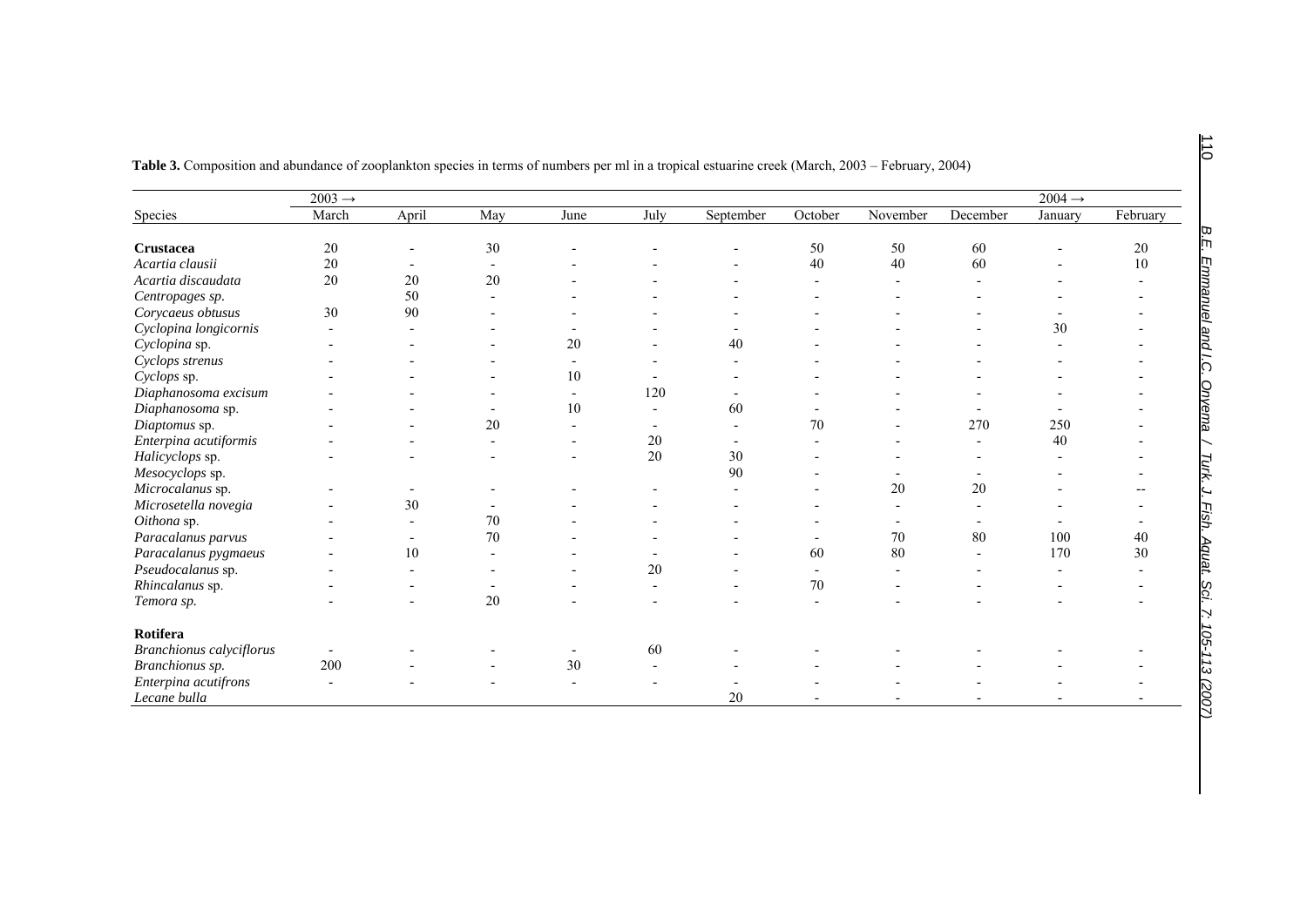|  |  |  |  | Table 4. Fin Fish and Shell Fish Caught in a West African estuarine creek in South-western Nigeria |  |
|--|--|--|--|----------------------------------------------------------------------------------------------------|--|
|--|--|--|--|----------------------------------------------------------------------------------------------------|--|

| Class/Suborder/Family/Species                     | Number                  | Total length range<br>(cm) | Weight range<br>(g) |
|---------------------------------------------------|-------------------------|----------------------------|---------------------|
| Actinopterigii<br>Labroidei                       |                         |                            |                     |
| Cichlidae                                         |                         |                            |                     |
| Sarotherodon melanotheron (Ruppell)*              | 555                     | $5.40 - 16.50$             | $3.59 - 74.27$      |
| Hemichromis fasciatus (Peters)*                   | 49                      | $6.30 - 13.90$             | $3.63 - 42.63$      |
| Tilapia guineensis (Bleekers)*                    | 20                      | $8.60 - 15.20$             | $10.53 - 133.08$    |
| Tilapia zillii (Gervais)                          | 5                       | $8.30 - 12.00$             | $16.23 - 35.00$     |
| Actinopterigii                                    |                         |                            |                     |
| Gobioidei                                         |                         |                            |                     |
| Gobiidae                                          |                         |                            |                     |
| Bathygobius soporator (Valenciennes)              | 27                      | $12.90 - 14.60$            | $24.76 - 40.00$     |
| Eleotris vittata (Dumeril)                        | 26                      | $12.60 - 15.60$            | $24.50 - 42.00$     |
| Gobioides africanus (Gilfay)                      | $\mathbf{1}$            | 11.60                      | 6.35                |
| Batanga lebretonis (Herre)                        | 20                      | $4.20 - 8.10$              | $3.56 - 6.52$       |
| Actinopterigii<br>Congroidei                      |                         |                            |                     |
| Ophichthidae                                      |                         |                            |                     |
| Ophichthus rufus (Linnaeus)                       | 20                      | $26 - 32$                  | $26.70 - 46.00$     |
| Actinopterigii                                    |                         |                            |                     |
| Knerioidei                                        |                         |                            |                     |
| Clariidae                                         |                         |                            |                     |
| Clarias gariepinus (Burchell)*                    | 1                       | 26.10                      | 80.0                |
| Heterobranchus bidorsalis (Geoffrey St. Hilaire)* | 2                       | $20.0 - 22.0$              | $60.10 - 70.10$     |
| Actinopterigii                                    |                         |                            |                     |
| Knerioidei                                        |                         |                            |                     |
| Bagridae                                          |                         |                            |                     |
| Chrysichthys nigrodigitatus (Lacepede)*           | 2                       | $15.0 - 16.10$             | $50.50 - 53.00$     |
| Actinopterigii                                    |                         |                            |                     |
| Percoidei                                         |                         |                            |                     |
| Carangidae                                        |                         |                            |                     |
| Caranx hippos (Linnaeus)                          | 2                       | $8.00 - 8.56$              | $16.00 - 18.00$     |
| Actinopterigii                                    |                         |                            |                     |
| Channoidei                                        |                         |                            |                     |
| Channidae                                         |                         |                            |                     |
| Channa obscura (Steindachner)                     | 1                       | 16.80                      | 70.80               |
| Actinopterigii<br>Pleuronecoidei                  |                         |                            |                     |
| Citharidae                                        |                         |                            |                     |
| Citharus linguatula (Linnaeus)                    | 1                       | 10.30                      | 9.00                |
| Actinopterigii                                    |                         |                            |                     |
| Ogcocephalioidei                                  |                         |                            |                     |
| Mugilidae                                         |                         |                            |                     |
| Mugil cephalus (Linnaeus)*                        | $\overline{\mathbf{c}}$ | $14.10 - 14.50$            | $22.78 - 23.23$     |
| Liza falcipinnis (Valenciennes)*                  | $\mathbf{1}$            | 12.90                      | 23.76               |
| Malacostraca                                      |                         |                            |                     |
| Pleocyemata                                       |                         |                            |                     |
| Palaemonidae                                      |                         |                            |                     |
| Macrobrachium vollenhoevenii (Herklots)*          | 30                      | $5.50 - 10.00$             | $5.68 - 12.6$       |
| Macrobrachium macrobrachion (Herklots)            | 27                      | $4.90 - 9.00$              | $5.00 - 11.90$      |
| Malacostraca                                      |                         |                            |                     |
| Dendrobranchiata                                  |                         |                            |                     |
| Penaeidae                                         |                         |                            |                     |
| Penaeus notialis(Perez fenfant)*<br>Malacostraca  | 10                      | $4.90 - 8.50$              | $4.68 - 6.56$       |
| Pleocyemata                                       |                         |                            |                     |
| Portunidae                                        |                         |                            |                     |
| Callinectes amnicola (DeRoche burne)*             | 38                      | $3.30 - 10.50**$           | $3.22 - 65.53$      |
|                                                   |                         |                            |                     |

\* Fish of economic importance to artisanal fishery in the region.

\*\* Carapace width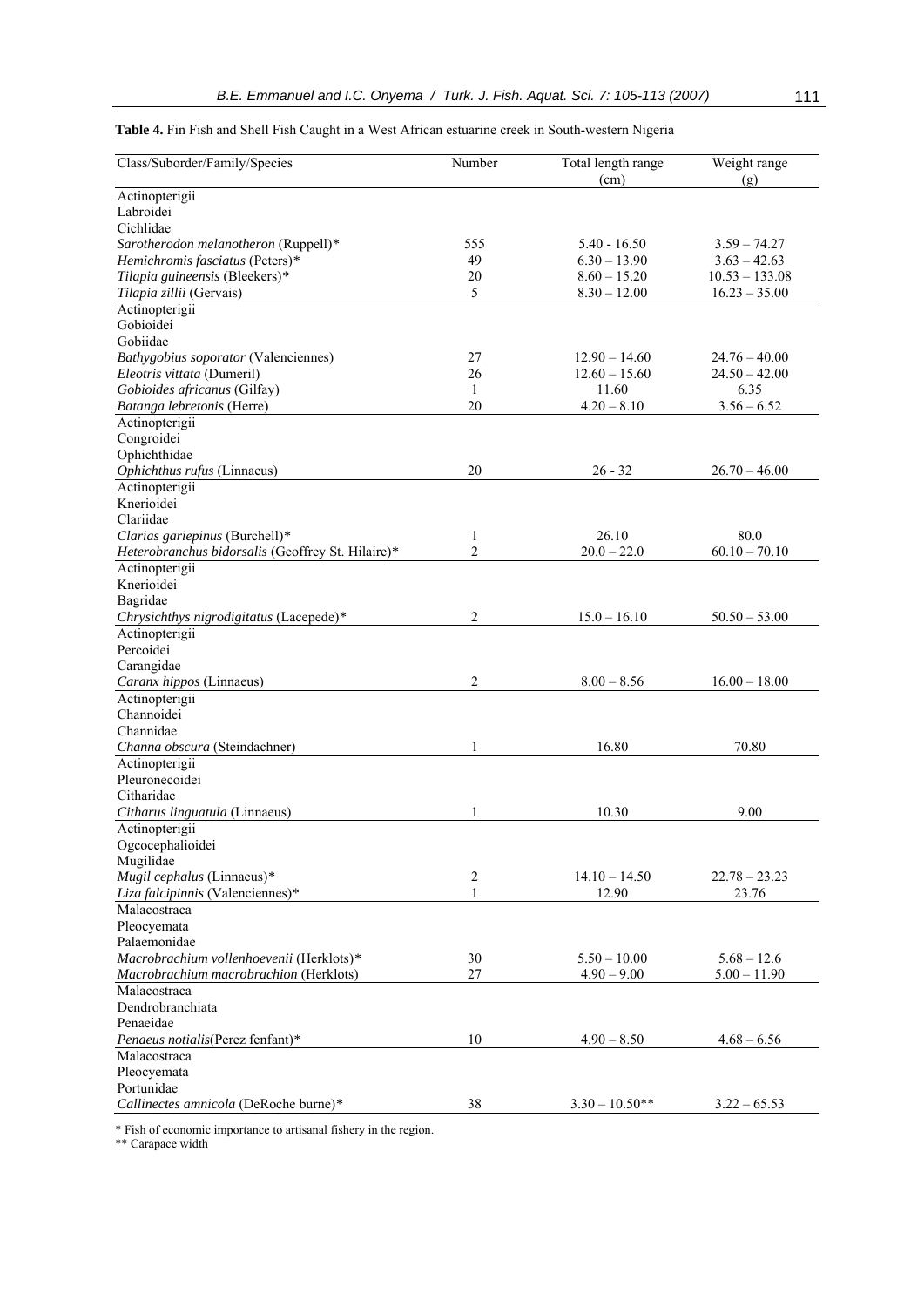assemblage within the creek. Nwankwo (1996, 2004) has also reported higher microalgal abundance in the wet season but associated with unfavourable condition for higher faunal trophic levels within the lagoon. Fagade and Olaniyan (1974) also reported higher fish species diversity in the Lagos lagoon in the dry season (December to May) than in the wet season (June to November). A similar observation has also been reported by Solarin and Kusemiju (2003) and Solarin (1998) for the Lagos lagoon.

Among the zooplankton, whereas cladocerans and cyclopoid copepods were clearly the dominant forms in fresh/low brackish water situations, the calanoid copepods were clearly the dominant forms in higher brackish water situation. Similarly, according to Tackx *et al*. (2004), in an investigation into the zooplankton of Schelde estuary (Belgium), whereas the brackish water zone was dominated by calanoid copepods, cyclopoid copepods together with several cladocerans species dominated the freshwater and low brackish water transect of the estuaries.

The presence of an array of and developmental stages in the plankton of known lagoonal and marine species may point to the suitability of the shallow tidal creek as a nursery and feeding ground for a variety of aquatic organisms.

In total 21 species of fish from 12 families were recorded for the creek; such low fish diversity and quantity is a good indicator of a possibly stressed ecosystem (Leveque, 1995). It is commonly agreed that the higher the fish diversity, the more stable the fish community (Leveque, 1995). Results from this study agree with Albaret and Lae (2003) in Ebrie Lagoon in West Africa. According to this report, the occurrence of marine species like *Caranx hipos, Mugil cephalus, Liza falcipanis* and *Penaeus notialis* indicated that these species live and reproduce from nearly freshwater to hyperhaline waters or conditions. These species are also known to be true migratory fish species. The effect of intense artisanal fishing within the creek may have resulted in a decrease in the composition, abundance and size of fish in the creek per unit time. These effects have been documented in other coastal areas of the world including the Gulf of Thailand (Simpson, 1982), South Africa (Tomlin and Kyle, 1998) and Lagos lagoon, Nigeria (Solarin, 1998).

The sizes and weight of fish encountered throughout the study were much smaller than those reported for the Lagos lagoon; hence the creek may be acting as a nursery ground for fish assemblages. For instance, Emmanuel and Kusemiju (2005) reported that most fish caught in the creek were juveniles. A similar situation was recorded for the fish biota of the creek.

In stressful situations, fish like *S. melanotheron, H. fasciatus, T. guineensis, B. siporator, E. vittaa, B. lebretonis, O. rugus, M. vollenhoevenii, M. macrobrachion,, P. notialis* and *C. amnicola* have

demonstrated that their capacity to adapt is very high, which allows them to grow at the expense of species that are less plastic. A similar finding has been reported by Albaret and Lae (2003) for the Ebrie lagoon. The occurrence in one and two of species like *C. gariepinus*, *H. bidorsalis*, *C. nigrodigitatus*, *C. obscura*, *C. linguatula*, *C. hippos*, *M. cephalus* and *L. falcipinnis* may indicate that these species are opportunistic dwellers.

## **Acknowledgement**

The authors are grateful to the Department of Marine Sciences, University of Lagos for making available most of the materials for this study.

#### **References**

- Adetayo, J.A. and Kusemiju, K. 1994. Some aspects of the biology of pink shrimp, *Penaeus notialis* (Perezfarfante) in the Lagos lagoon, Nigeria*.* J. Sci. Res. Dev., 1(1): 80-84.
- Akpata, T.V.I., Oyenekan, J.A. and. Nwankwo D.I. 1993. Impact of Organic Pollution on the Bacterial Plankton and Benthic Populations of Lagos Lagoon, Nigeria. International Journal of Ecology and Environmental Sciences, 17: 1-10.
- Albaret, J. and Lae, R. 2003. Impact of fishing on fish assemblages in tropical lagoons: the example of the Ebrie lagoon, West Africa. Aquatic Living Resources, 16: 1-9.
- American Public Health Association (APHA). 1998. Standard Methods for the Examination of Water and Waste Water.  $20^{th}$  ed. APHA New York, 1270 pp.
- Barnes, R.S.K., Calow, P. and Olive, P.J.W. 1993. The invertebrates: a new synthesis. Blackwell Scientific Publications. London, 488 pp
- Bettrons, D.A.S. and Castrejon, E.S. 1999. Structure of benthic diatom assemblages from a mangrove environment in a Mexican subtropical lagoon. Biotropica, 31(1): 48-70.
- Chindah, A.C., Tawari, C.C.B. and Ifechukwu, K.A. 2000. The food and feeding habits of the swimming crab, *Callinectes amnicola* (Portunidae) of the New Calabar River, Nigeria. J. Appl. Sci. Environ. Mgt., 4: 51-57
- Chukwu, I.O. and Nwankwo, D.I. 2004. The impact of Land based pollution on the hydrochemistry and macrobenthic community of a tropical West African creek. Ekologia, 2(1-2): 1-9.
- Emmanuel, B.E. and Kusemiju, K. 2005. Variations in castnet catches in a tropical brackish water pond. Journal of Science Technology and Environmental, (publ.)
- Fagade, S.O. and Olaniyan, C.I.O. 1974. Seasonal distribution of the fish fauna of the Lagos lagoon. Bulletin de I' L F.A.N.T., 36(A): 244-252.
- Fischer, W., Bianchi, G. and Scott, W.B. 1981. Species identification sheets for fishery purposes. East Central Atlantic. Fishing Areas 34, 47 (in part). Arranged by Food and Agricultural Organisation of the United Nations and the Department of Fisheries and Oceans, Ottawa, Canada. 1: 1-8.
- Hendey, N.I. 1958. Marine diatoms from West African